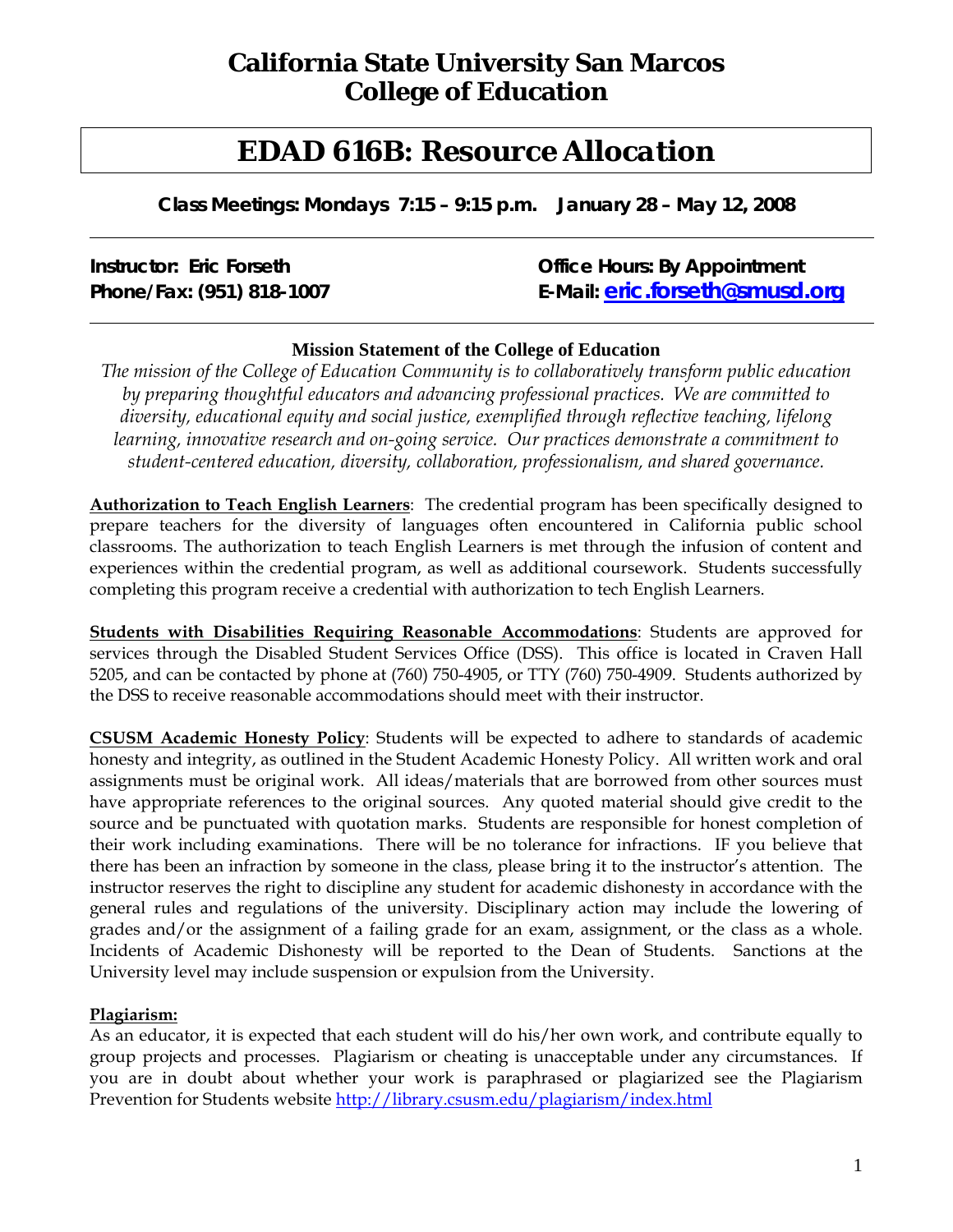**All University Writing Requirement:** This course meets the university requirements of 2500 words. Students are expected to write at the graduate studies level. Specific required writing assignments are explained in the course assignments section.

Attendance Policy: Due to the dynamic and interactive nature of courses in the College of Education, all students are expected to attend all classes and participate actively. At a minimum, students must attend more than 80% of class time, or s/he may not receive a passing grade for the course at the discretion of the instructor. Individual instructors may adopt more stringent attendance requirements. Should the student have extenuating circumstances, s/he should contact the instructor as soon as possible.*(Adopted by the COE Governance Community, December, 1997).*

## **COURSE DESCRIPTION**

Candidates learn basic elements of school finance and responsibilities of administrators for allocating financial and other resources in an equitable manner. Candidates will have the opportunity to discuss budgeting principles that are based on the distribution of resources in support of all students' learning.

#### **CALIFORNIA COMMISSION on TEACHER CREDENTIALING (CCTC) STANDARDS for PRELIMINARY ADMINISTRATIVE CREDENTIAL**

*Each student should be an educational leader who promotes the success of all students by:* 

- 1. facilitating the development, articulation, implementation and stewardship of a vision of learning that is shared and supported by the school community;
- 2. advocating, nurturing, and sustaining a school culture and instructional program conducive to student learning and staff professional growth;
- 3. ensuring management of the organization, operations, and resourced for a safe, efficient, and effective learning environment;
- 4. collaborating with families and community members, responding to diverse community interests and needs, and mobilizing community resources;
- 5. modeling a personal code of ethics and developing professional leadership capacity, and;
- 6. understanding, responding to, and influencing the larger political, social, economic, legal and cultural context.

# **COURSE OPPORTUNITIES**

*Students will accomplish the following:* 

- 1. Review some of the history of school finance to develop an understanding of traditions which bring us to the present system of funding public school education in California: Federal government and function of the states, California school finance history, legislation, court cases, student demographics, economic trends, fiscal outlook, equalization issues, taxation, collective bargaining, and the state budgeting process
- 2. Define the role and function of the business office and the chief business official
- 3. Identify local, state and federal revenue sources for the school and district budget and regulations governing these. Become familiar with other funding sources
- *4.* Demonstrate knowledge of various types of school district funds in order to make appropriate decisions on resource allocations for identified priorities, *including the addition of new positions at either the district or site level*
- 5. Become knowledgeable about budget expenditures, classifications, object codes in order to understand how to designate resources to enhance student achievement
- 6. Gain knowledge of school and district budget formats, reports, and accounting procedures
- 7. Understand the processes needed to develop and monitor a budget and expenditure plan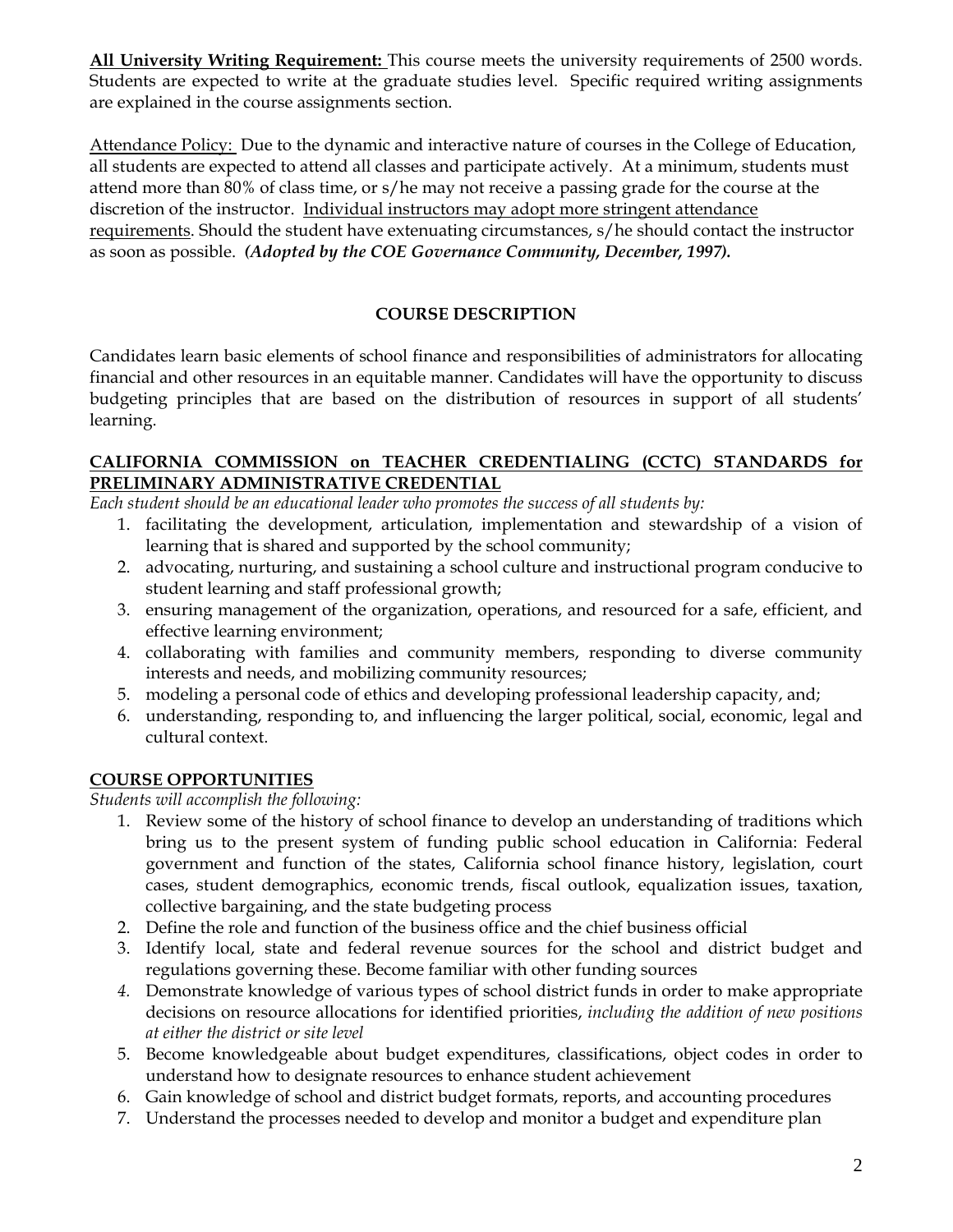- 8. Demonstrate the ability to align educational programs to cost factors and program budgeting, including the cost of employees
- 9. Understand budget considerations for special and categorical programs *(including Special Education and GATE)* and apply these to principles of equity and equality in meeting diverse student and community needs
- *10. Develop awareness of potential problem areas in budgeting, including PTO/PTA, Supplies, ASB, Overtime, Copies, Curricular Trips, triggering benefited positions, carryover*
- 11. Understand how technology is used for building, monitoring, and implementing budgets and accounting systems
- 12. Learn how to align facility and budget planning with enrollment projections
- 13. Become knowledgeable about the operation of business support services such as Transportation, Maintenance & Operations, and Child Nutrition Services
- 14. Build a budget to implement the Single Plan for Student Achievement
- 15. Reflect on personal and professional practices in terms of ethical decision-making

# **TEXTBOOKS (optional)**

- School Finance, A California Perspective, 7th Edition Townley, Schneider-Ramirez, & Wehmeyer
- Recommended Websites
	- o School Services of California
	- o California Department of Education
	- o California School Finance
- From Your District:
	- o District and Site Budget
	- o Collective Bargaining Agreements
- From Your Site
	- o Single Plan for Student Achievement (SPSA)

# **ASSIGNMENTS AND GRADING**:

Performance-based assessments will be included as part of the grading criteria. Students will be evaluated on class participation and written assignments. The final grade will be based upon 30% class participation, 40% on the Current Events, Reflections, and SPSA assignments, and 30% on the Group Project. Preliminary assignments will include:

- (1) A compilation of written reflections at the end of each class
- (2) Group current events summaries (2)
- (3) Development of a Single Plan for Student Achievement Goal
- (4) Group project (power point presentation with note pages or one page summary)

### **REQUIREMENTS:**

- 1. Demonstrate knowledge and competence in stated objectives
- 2. Complete assigned readings, written assignments, and participate in class activities and discussions
- 3. Bring in current documents from the site and samples of budgets and other financial documents
- 4. Case studies
- 5. Group project: Select a topic relevant to school finance. Each group will make a presentation highlighting the key issues and their impact on student learning. Examples of topics:
	- Associated Student Body (ASB)
	- ADA and its Impact on Budget
	- NCLB
	- Salary Compensation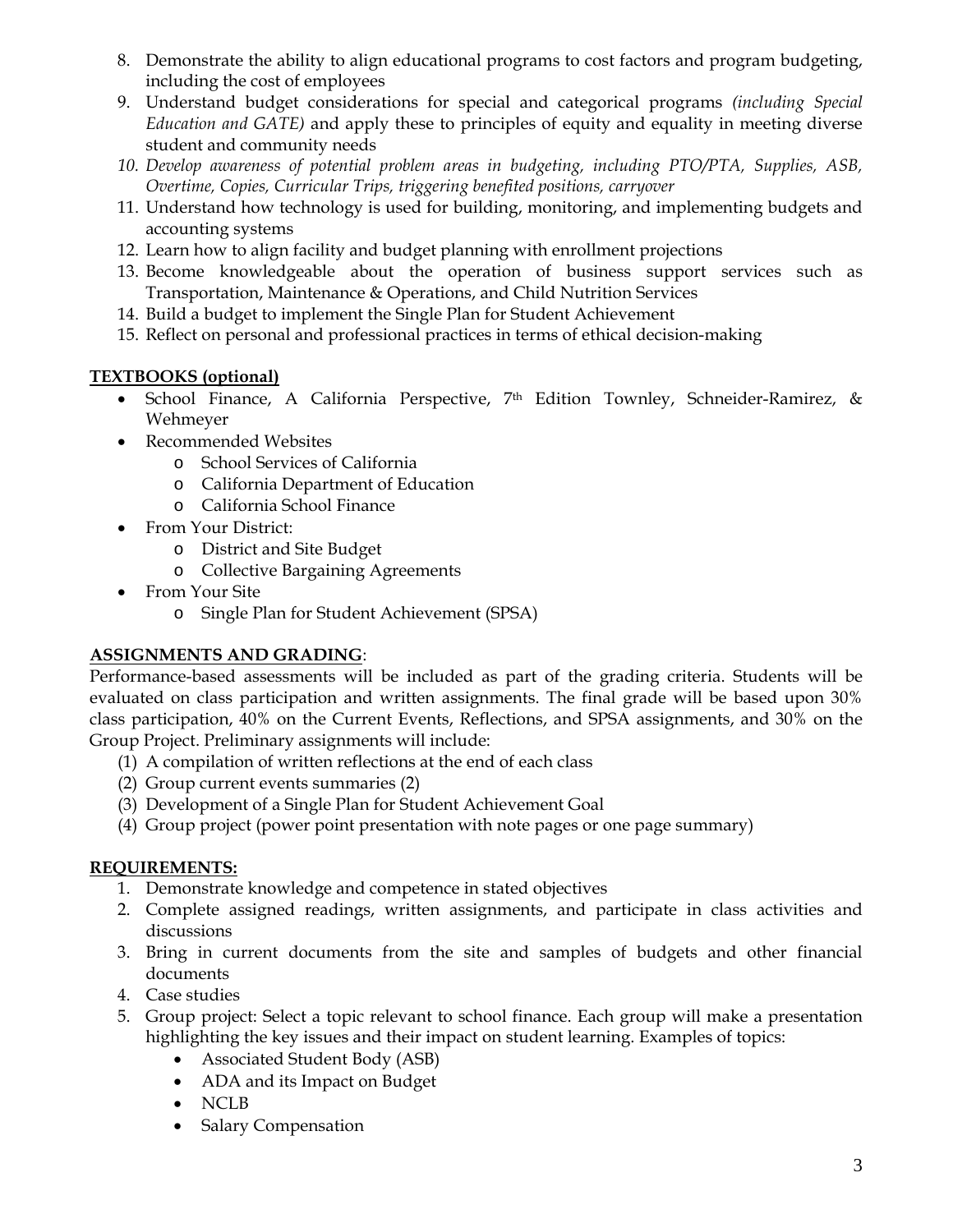- Special Education Financing
- Categorical vs. General Aid
- Funds for New School Construction
- Aging School Plants and Facilities
- Declining vs. increasing enrollment
- Involving Parents and Community in Budgeting
- Charter Schools
- Increased/Decreased Funding and Student Achievement
- Impact of Textbook Adoptions

# **Grading Scale:**

A (93-100) A- (90-92) B+ (88-89) B (83-87) B- (80-82)

C+ (78-79) C (73-77)C- (70-72) D (60-69) F (0-59)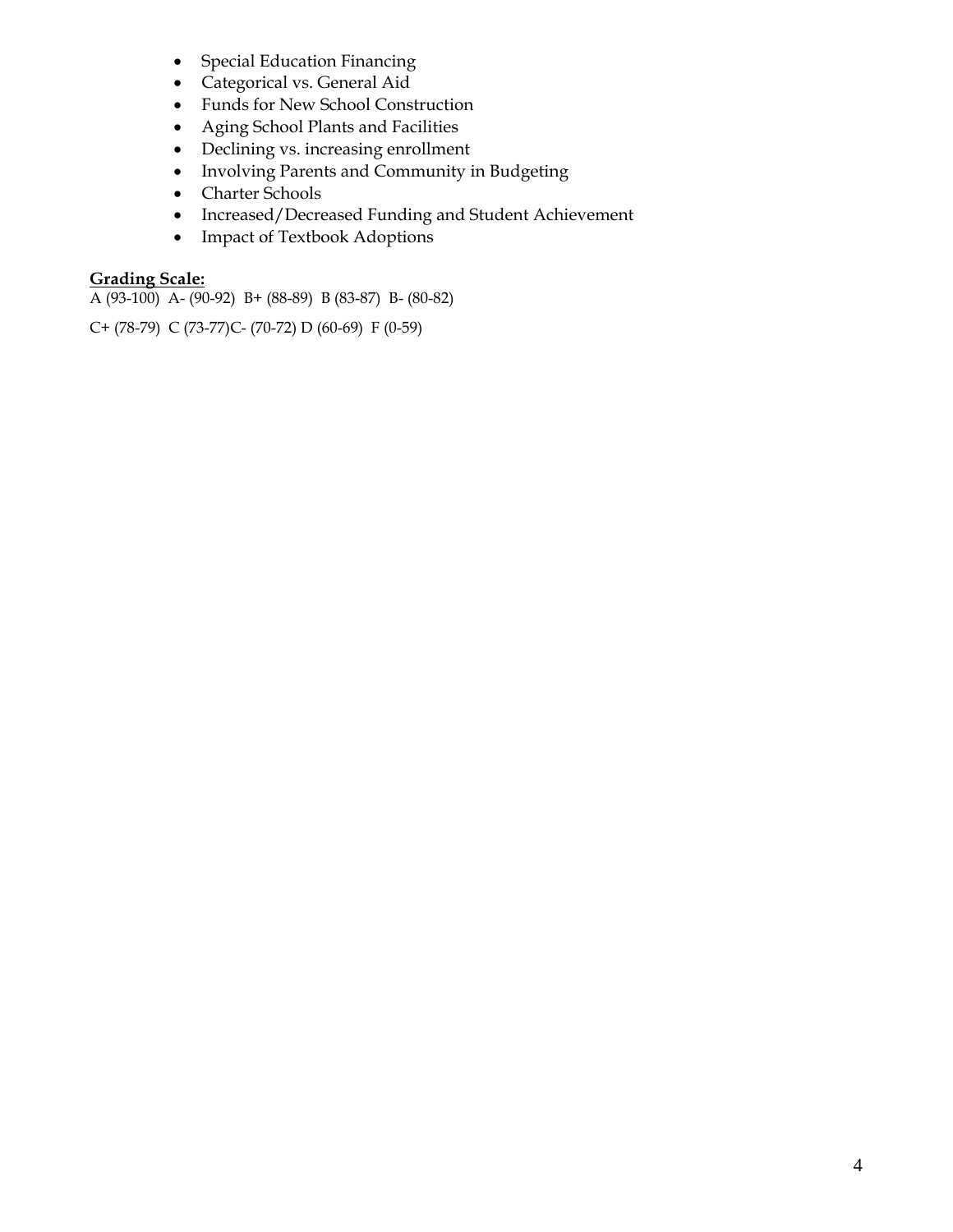# **Instructional Timeline for EDAD 616B Resource Allocation, Spring 2008 Eric Forseth, Adjunct Instructor**

| Date | <b>Topic</b>                                                                                                          | <b>Chapter</b><br><b>Preview</b>               | <b>Assignment Due</b>                             |
|------|-----------------------------------------------------------------------------------------------------------------------|------------------------------------------------|---------------------------------------------------|
| 1/28 | <b>Introductions/Class Structure</b><br>The Basics of School Finance in California<br>Leadership Standards 1 & 3      | School<br>Finance,<br>$1 - 16$                 | None                                              |
| 2/4  | Historical Benchmarks, Legislation and Court Rulings<br>in CA School Finance<br>Leadership Standards 5 & 6            | School<br>Finance,<br>17-32                    | <b>Current Events</b><br>Group 1<br>Reflection 1  |
| 2/11 | Trends in California School Finance<br>Leadership Standards 1, 3, & 6                                                 | School<br>Finance,<br>$33 - 52$                | <b>Current Events</b><br>Group 2<br>Reflection 2  |
| 2/18 | School Finance: A National Perspective<br>Leadership Standards 1, 3, & 6                                              |                                                | <b>Current Events</b><br>Group 3<br>Reflection 3  |
| 2/25 | Average Daily Attendance (ADA)<br>Leadership Standard 1, 3, 5 & 6                                                     | School<br>Finance,<br>77-88                    | <b>Current Events</b><br>Group 4<br>Reflection 4  |
| 3/3  | <b>Collective Bargaining Agreements and Staffing</b><br>Leadership Standard 6                                         |                                                | <b>Current Events</b><br>Group 5<br>Reflection 5  |
| 3/10 | <b>Orientation to Business Services</b><br>Leadership Standards 1 & 3                                                 | School<br>Finance,<br>53-62                    | <b>Current Events</b><br>Group 6<br>Reflection 6  |
| 3/17 | Orientation to Transportation, Child Nutrition and<br>Maintenance and Operations<br>Leadership Standards 1, 3, 4 & 6  | School<br>Finance,<br>145-178                  | <b>Current Events</b><br>Group 1<br>Reflection 7  |
| 3/24 | <b>Effective School Site Councils</b><br>Leadership Standards 1, 2, 3, 4, 5 $&6$                                      | School<br>Finance,<br>73-75, 94-<br>95, 95-103 | <b>Current Events</b><br>Group 2<br>Reflection 8  |
| 3/31 | <b>Spring Break</b>                                                                                                   |                                                |                                                   |
| 4/7  | General and Categorical Fund Budgets and How They<br>Work<br>Leadership Standards 1, 2, 3, 4, 5 & 6                   | School<br>Finance,<br>91-104                   | <b>Current Events</b><br>Group 3<br>Reflection 9  |
| 4/14 | County Offices of Education, Roles and<br>Responsibilities<br>Leadership Standards 3 & 6                              | School<br>Finance,<br>64-71                    | <b>Current Events</b><br>Group 4<br>Reflection 10 |
| 4/21 | <b>Equity Audits</b><br><b>Pitfalls in Resource Allocation Practices</b><br>Leadership Standards 1, 2, 3, 4, 5 $\&$ 6 |                                                | <b>Current Events</b><br>Group 5<br>Reflection 13 |